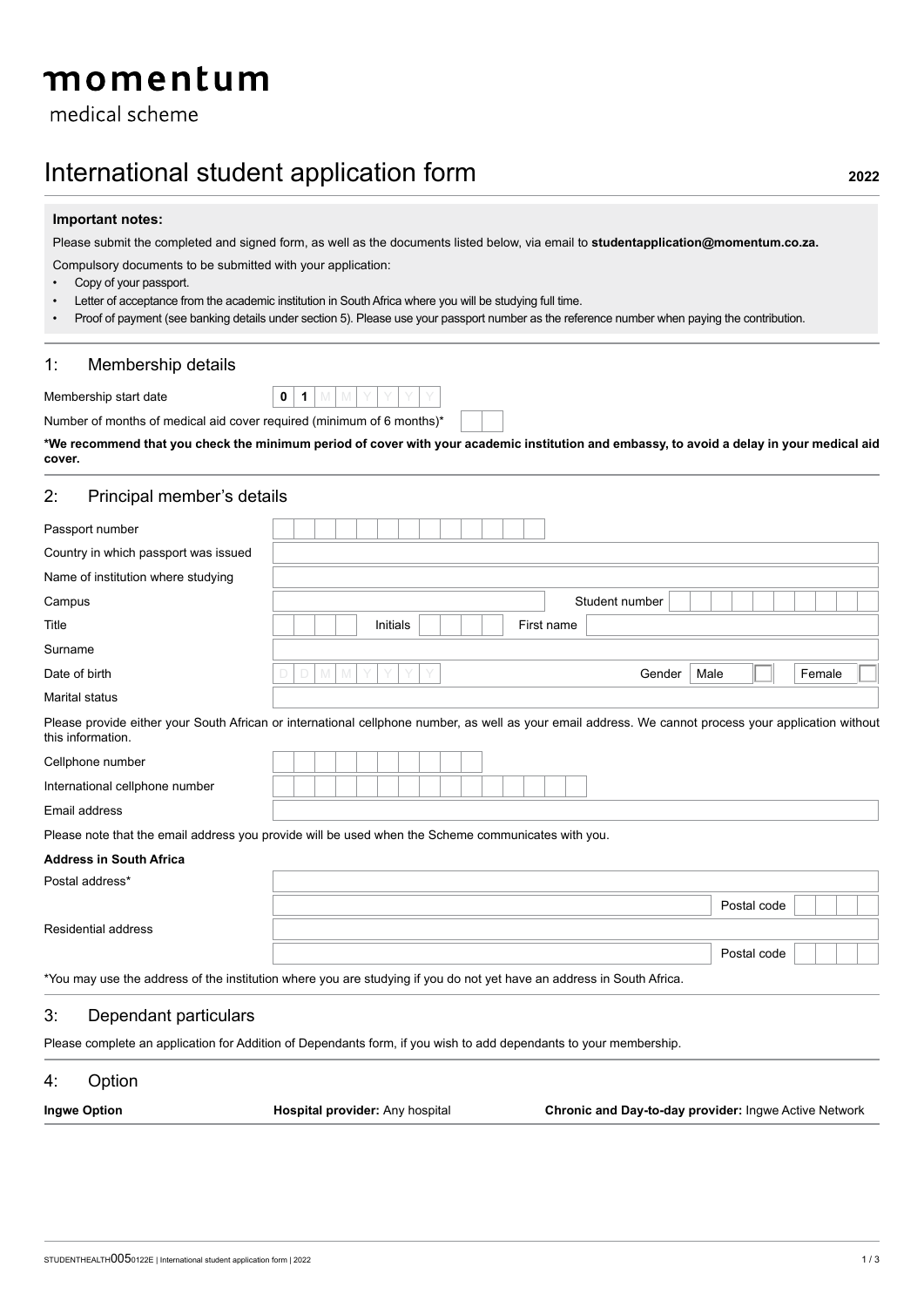### 5: Banking details to pay your contributions to Momentum Medical Scheme

#### (Please use your passport number as reference)

| <b>Account Name</b>                                                                              | <b>Momentum Medical Scheme</b>                                                                     | <b>Account Name</b>                                                                                     | <b>Momentum Medical Scheme</b>                                        | <b>Account Name</b>                                                                                                     | <b>Momentum Medical</b>                                                 |
|--------------------------------------------------------------------------------------------------|----------------------------------------------------------------------------------------------------|---------------------------------------------------------------------------------------------------------|-----------------------------------------------------------------------|-------------------------------------------------------------------------------------------------------------------------|-------------------------------------------------------------------------|
| Name of Bank                                                                                     | <b>First National Bank</b>                                                                         | Name of Bank                                                                                            | <b>Standard Bank</b>                                                  |                                                                                                                         | <b>Scheme</b>                                                           |
| Branch Name<br>Type of Account<br><b>Account Number</b><br>Branch Code<br>Bank Code / Swift Code | <b>Global Transactional Services</b><br>- Durban<br>Current<br>62127765371<br>22 36 26<br>FIRNZAJJ | <b>Branch Name</b><br>Type of Account<br><b>Account Number</b><br>Branch Code<br>Bank Code / Swift Code | Florida Road<br>Current<br>050 810 995<br>042726<br>SBAZAZAJJ00720535 | Name of Bank<br><b>Branch Name</b><br>Type of Account<br><b>Account Number</b><br>Branch Code<br>Bank Code / Swift Code | <b>ABSA</b><br>Killarney<br>Current<br>4060933128<br>632005<br>ABSAZAJJ |

#### 6: Consent for Momentum Medical Scheme to process personal information

We request your consent to process and obtain your personal information from any other person for the purposes set out below. While your consent is voluntary, it is a requirement for your membership of Momentum Medical Scheme.

Momentum Medical Scheme and the Administrator, Momentum Health Solutions (Pty) Ltd, a part of Momentum Metropolitan Holdings Limited, will keep your personal information confidential and will adhere to the Protection of Personal Information Act, 2013 when processing your personal information. Your personal information will be processed for the purpose of the Medical Schemes Act 131 of 1998.

If you fail to provide the personal information required or if you are not willing to agree to the processing of your personal information, then Momentum Medical Scheme will not be able to administer or offer you membership of the medical scheme.

Please read the statements below and sign your acceptance thereof.

- 1. I authorise, and give consent to Momentum Medical Scheme and the Administrator to collect, store, collate, process, share and further process my personal information, including health information, and that of my dependants, for purposes of my Momentum Medical Scheme membership risk profiling and management, administration of my membership and as set out in this section.
- 2. If I have consented to the disclosure of my personal information to any other entity or person (person means any natural or juristic person, firm, company, corporation, state, agency or organisation of a state, association, trust or partnership, whether or not having legal personality) or if a contractual relationship exists between Momentum Medical Scheme or the Administrator which requires Momentum Medical Scheme or the Administrator to provide my personal information to any other person, Momentum Medical Scheme or the Administrator may do so.
- 3. I acknowledge that I must give Momentum Medical Scheme and the Administrator all information and evidence they may require from time to time. I authorise Momentum Medical Scheme and the Administrator to obtain from any person, including any medical doctor or other healthcare provider who has attended to me or my dependants in the past, or who will attend to me or my dependants in the future, any information Momentum Medical Scheme may require concerning my or any of my dependants in assessing any risk or claim in relation to this application, my membership of Momentum Medical Scheme and risk profiling or management. I consent to that person providing, and instruct that person to provide, Momentum Medical Scheme and the Administrator with this information on request. I waive the provisions of any law or regulation that restricts the disclosure of this information.
- 4. I have the right to withdraw my consent to have my personal information processed provided that the lawfulness of the processing of my personal information before my withdrawal will not be affected.
- 5. I have the right to object on reasonable grounds relating to my particular situation, to the processing of my personal information unless processing is required by law.
- 6. I have the right to request my personal information which is in the possession of Momentum Medical Scheme and the Administrator, provided that I furnish adequate identification.
- 7. I have the right to request Momentum Medical Scheme and the Administrator where necessary, to correct or delete my personal information that is inaccurate, irrelevant, excessive, outdated, incomplete, misleading, or obtained unlawfully.
- 8. If I have a complaint relating to the processing of my personal information, I agree to refer it to the Scheme to resolve it in terms of their internal complaints process first. If I am not satisfied with the outcome of the complaint, I understand that I may refer the complaint to the Information Regulator who can be contacted on 010 023 5207 or via email at inforeg@justice.gov.za or POPIAComplaints.IR@justice.gov.za.
- 9. My personal information will be shared between Momentum Medical Scheme, the Administrator, any subsidiaries within Momentum Metropolitan Holdings Limited with whom I have any financial or insurance products, including complementary products and contracted third parties both locally and outside the Republic of South Africa who require this information, for purposes related to my membership of Momentum Medical Scheme, and
	- to grant me access to interact with Momentum Medical Scheme on its website, to obtain a single view of my products with Momentum Metropolitan Holdings Limited and for purposes of receiving any reports or statements including consolidated reporting; and
	- to provide any credit bureau or registered credit provider with my credit information as defined in the National Credit Act, 2005 (credit information includes, for example, my credit history, financial history, pattern of payment or default under any credit agreements, debt re-arrangement arrangements or judgments obtained for outstanding debts).
- 10. I agree that Momentum Medical Scheme's Administrator, Momentum Health Solutions (Pty) Ltd, may use my information for the purpose of marketing (including direct marketing) of insurance, investments, health insurance, retirement benefits, other financial services and health related products offered by Momentum Metropolitan Holdings Limited and its subsidiaries. Tick here if you do not wish to receive any direct marketing.

| <b>Date</b><br>Signature of principal member |
|----------------------------------------------|
|----------------------------------------------|